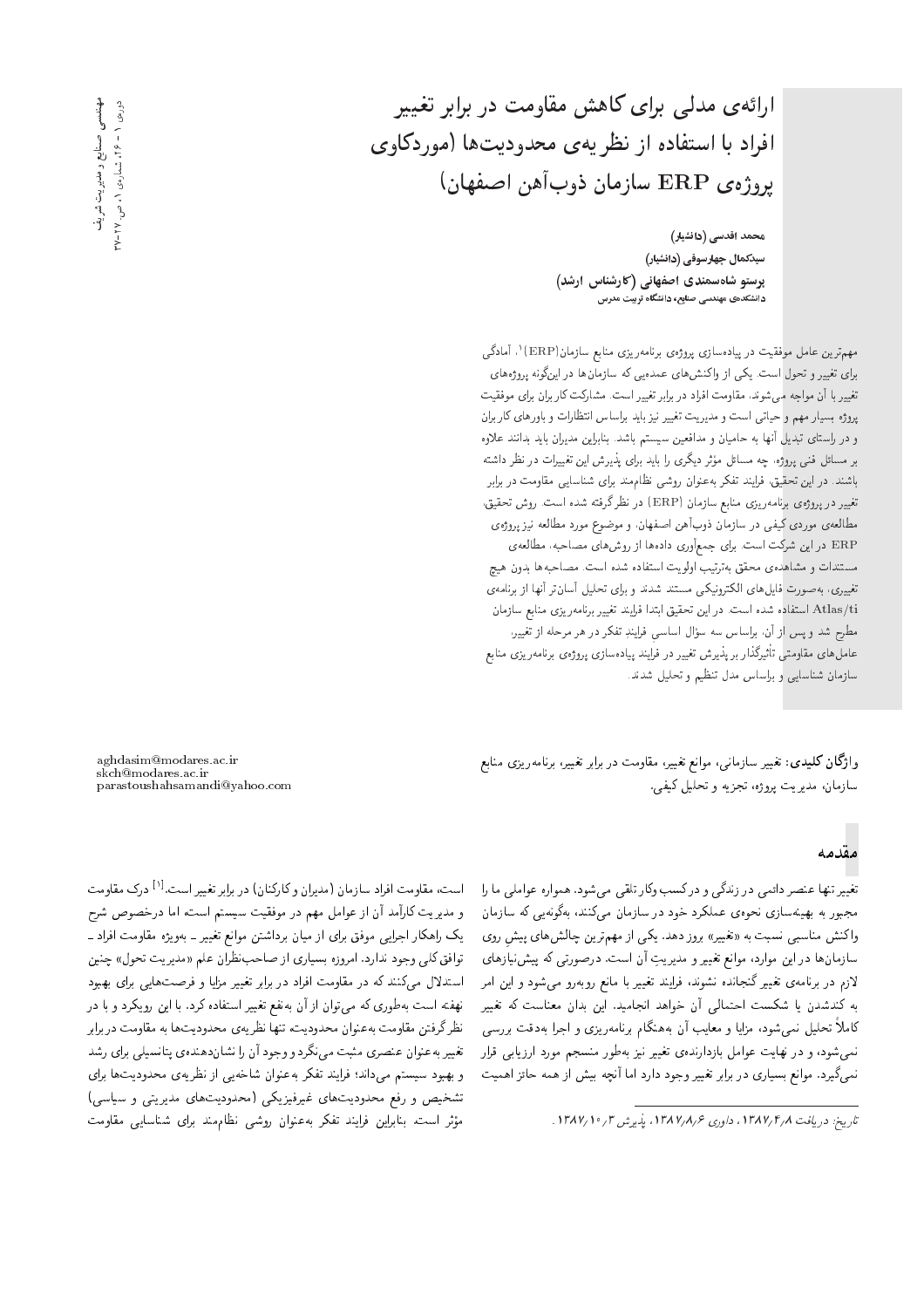در برابر تغییر در نظر گرفته شده است. سیستمهای برنامه<code>ریزی</code> منابع سازمان یا سیستمهای سازمانی۲ سیستمهای نرم|فزاری برای مدیریت کسبوکار هستند که حوزههای عملیاتی مانند برنامەریزی، تولید، فروش، بازاریابی، توزیع، حسابداری، مالی، نیروی انسانی، مدیریت پروژه، مدیریت موجودی، نگهداری و تعمیرات، حمل و نقل و تجارت الكترونيكمي را يشتيباني ميكنند. ماهيت سيستم برنامهريزي منابع سازمان، یکپارچەسازی تمام فرایندهای کسبوکار سازمان از نقطهنظر اطلاعاتی است. بسیاری از محققان بر این باورند که غالب پروژههای تغییر برنامهریزی منابع سازمان با شکست مواجه مهرشوند زیرا مدیران بروژه بیشتر وقت و انرژی خود را به مسائل فنبی پروژه اختصاص می،دهند و زمان کم تری را برای مسائل غیرفنی در نظر میگیرند.<sup>[۲]</sup> از آنجا که سیستم برنامه٫یزی منابع سازمان ایجادِ تغییر در فرایندهای کاری، و نیز تغییر نگرش وظیفهیی به نگرشی فرایندی نسبت به کل کار را ضروری میداند، عوامل فرهنگی و سازمانی در پذیرش این تغییرات بسیار مهماند و لازم است اقدامات مناسبی در این خصوص انجام شود. درواقع از طریق پیش بینی مقاومت و درک فرایند تغییر برنامهریزی سازمان، می توان پیشاپیش از مقاومت تا حد زیادی به نفع سازمان بهرهبرداری کرد. بیشک، مقاومت در برابر تغییر یک موضوع کلیدی در مدیریت تغییر است و باید بهطور جدی مورد بررسی قرار گیرد.

# موانع تغيير

تغيير بدين معناست كه وضعيت جديد عوامل با وضعيت سابق أنها فرق كند. افراد سازمان باید تغییر را از این دیدگاه که نوعی فرصت است مد نظر قرار دهند و آن را تحقق بخشند.<sup>[۲]</sup> بعضی از عوامل موجد تغییر ــ نظیر مؤسسات دولتی، رقبا، تکنولوژی،های جدید، مشتریان، نیروهای بازار و بهطور کلبی جامعه ــ در خارج از سازمان قرار دارند. گاهی نیز تغییراز درون سازمان نشأت میگیرد مانند روی کار آمدن مدیر جدید، بهکارگیری فنّاوریهای جدید، تغییر ساختار سازمانی، جابهجایی افراد و نیروهای مختلف کاری.<sup>[۲]</sup> پدیدهیی که فرایند تغییر را تحت تأثیر قرار *می*دهد، شروع فرايندِ تغيير راكند مىكند يا آن را به تأخير مى!ندازد همانا موانع تغيير" يا اينرسىي ً سازمانی نامیده میشود. این پدیده ممکن است مانع اجرا و پیادهسازی تغییر، تعویق آن، یا افزایش هزینهها شود.<sup>[۵]</sup> موانع تغییر بهطور معمول منشاء برونسازمان<sub>ی</sub> ــ نظیر قوانین دولتبی<sup>0</sup>، وضعیت بازار<sup>۶</sup>، موقعیت سیاسی کشور ـــ یا درون<code>سازمانبی دارند.</code> عوامل درونسازمانی از دو جنبهی انسانی و ساختاری قابل بررسی است. جنبهی ساختاری به فرایندها و دانش نهادینهشده در سازمان برمیگردد. اهداف نهادینهشده و الگوهای جاری که عامل ادامهی حیات سازمانها هستند منشاء اینرسی برای تغییرند. بنابراین مشخصههایی که به سازمانها پایداری می بخشند باعث کاهش شانس تغییر نیز مے شوند.

نوع دیگری از اینرسی به مقاومت افراد در برابر تغییر اشاره دارد و تقریباً در حاشیهی تمام بروژههای تغییر مشاهده می شود.<sup>[۶]</sup> مقاومت در برابر تغییر پدیدهی<sub>ی</sub> روانشناختی است که نشانگر گرایش درونی افراد در پذیرش تغییر است. مقاومت در برابر تغییر از ویژگیهای مخصوص تغییر است بهگونه یی که اگر علاقهی شخصی افراد نسبت به تغییر تهدید شود، تغییر با مقاومت مواجه می شود. پدیدهی مقاومت افراد لزوماً مقاومت دربرابر خودِ تغییر نیست بلکه بیشتر مقاومت در برابر از دست دادن چیزهای با ارزش طی فرایند تغییر است.<sup>[۷]</sup> «تغییر» امری مشکل و تهدیدکننده است و لذا افراد تمایل دارند در وضعیت قبلمی خود باقبی بمانند. عموماً افرادی که برای دفاع از استقلال شان تلاش میکنند، در برابر افرادی که اختیار کنترل اعمال

آنها را دارند مقاومت نشان میردهند.<sup>[۸]</sup> دلایل زیادی برای مقاومت افراد سازمان دربرابر تغییر وجود دارد. هنگامی که کارکنان احساس کنند که قدرتی برای تأثیر در .<br>آینده ی سازمان ندارند، واکنش و عکسالعمل آنها نسبت به تغییر زیادتر خواهد شد. بهعبارت دیگر مقاومت هرگونه رفتار یا هدایتی است که تلاش دارد وضعیت موجود را حفظ کند و قادر به ابراز جنبههای اصلی است که بهطور صحیح و اصولی در فرایند تغییر مورد توجه قرار نگرفتهاند.<sup>[۵]</sup> مقاومت در برابر تغییر را می توان بهعنوان خویشتنداری نسبت به تغییر تعبیر کرد، بهطوری که امکان دارد به منبع تضاد و تعارض در سازمان تبدیل شود. این مقاومت ممکن است ناشی از عوامل فردی و گروهی ـ نظیر عوامل شخصیتی، انسجام گروهی، هنجارهای اجتماعی، مشارکت در تصمیمگیری ـ و نیز عوامل سازمانی ـــ نظیر تهدیدهای ناشی از عوامل ناشناخته، چالش های حفظ وضع موجود، شرایط حجم کار ــ باشد.<sup>[۷]</sup> مقاومت کارکنان در برابر تغییر دارای علائم و نشانههایی|ست که با شناخت و بروز آن میتوان متوجه حضور مقاومت شد و عوامل موجد آن را شناسایی کرد.<sup>[۲]</sup> تعدادی از این نشانهها عبارتاند

مقاومت رودررو<sup>۷</sup>: این نوع مقاومت بهراحتی قابل تشخیص است. کسانی که از تغییر بیزارند با صدای بلند و آشکارا مقاومت خود را ابراز مه کنند.

انتقاد فوری و مستقیم<sup>4</sup>: حتی پیش از این که تغییر بهطور کامل بیان و روشن شود، افراد آن را رد کرده و مورد انتقاد قرار می دهند.

کارشکنی ٌ: تخریب عمدی است بهگونهیی که موجب توقف فرایند تغییر و عدم پیشروی آن می شود.

انجام سوء قصد و زیان رساندن ْ ` : افراد به طور مخفیانه به تغییر آسیب رسانده و آن را خراب می کنند.

موافقت آسان `` افراد در ظاهر ابراز موافقت مى كنند، ولى باگذشت زمان و درصورت نیاز به تلاش بیشتر برای تغییر، از خود مقاومت نشان میدهند.

تکذیب<sup>۱۲</sup>: کارکنان منکر مشکل می شوند و دلیل<sub>ی</sub> برای ایجاد تغییر نمی بینند. اغتشاش"`: بعضبي از كاركنان دائماً به طرح سؤالات مشابه مى،ردازند.

مقاومت انفعال<sub>ی</sub> <sup>۱۴</sup>: در بین کارکنان این بدگمان<sub>ی</sub> و سوء ظن نسبت به تغییر به وجود می آید که امر تغییر بدون حمایت مدیریت و رهبری کافی و مهیاسازی اولیه، پیاده مې شود.

مقاومت فعال<sup>۱۵</sup>: این مقاومت درکسان<sub>ی</sub> ایجاد میشودکه انتقال به وضعیت جدید، و درنتيجه توزيع مجدد قدرت سياسي تهديدگر موقعيتآنهاست.

با آگاهی از این نشانهها و توجه آنها میتوان نسبت به شناسایی افرادی که در برابر تغییر احتمالاً مقاومت میکنند اقدام. و با مشارکت آنها تغییر را به سمت دلخواه هدایت و مدیریت کرد.

### نظر يەي محدوديتھا ً°′

این نظریه که نخستینبار توسط الیاهو گلدرات<sup>۱۷</sup> مطرح شد، تغییر پارادایمی است که موجب میشود دربارهی مسائل، آرمانها، اهداف، خطمشی ها، روش های انجام کار به شیوهیی متفاوت بنگریم. اساس فلسفهی نظریهی محدودیتها این است که سازمان را به عنوان یک نظام تلقی میکند و اعلام میدارد همچنان که تک تک حلقههای یک زنجیر با هم در پیدایش و انتقال نیرویی عظیم نقش دارند، همکاری و مساعدت تمامی بخشها و ادارات سازمان با هم ضامن منافع صاحبان سهام خواهد بود.<sup>[۹]</sup> اصول و فرضیاتی که نظر ی*هی* محدودیتها براساس آنها بسط و توسعه يافته است عبارت|ند از: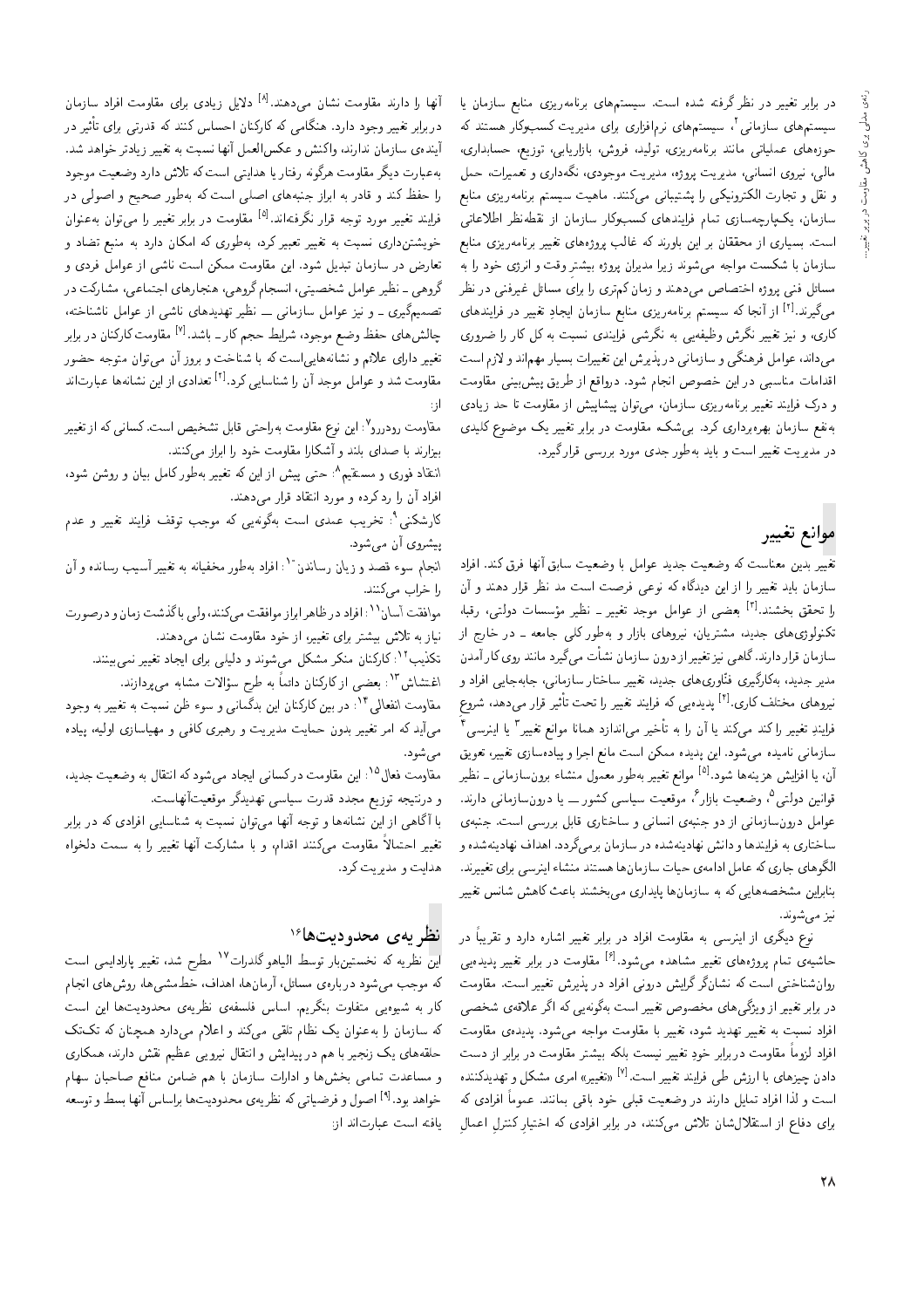| فرایند تغییر و فرایند ۵ مرحلهیی نظریه محدودیتها                                                              | لايههاى مقاومت كاركنان                                                       |   |
|--------------------------------------------------------------------------------------------------------------|------------------------------------------------------------------------------|---|
| چه چیز باید تغییر کند؟<br>۱. شناسایی محدودیتهای سیستم                                                        | عدم توافق دربارهى وجود مشكل                                                  |   |
|                                                                                                              | عدم وجود مسیری مشخص برای راه حل                                              |   |
| به چه چیز باید تغییر کند؟<br>۲. تصمیمگیری برای بهرهبرداری از محدودیت                                         | راه حل انتخابی بهدرستی مشکل را آدرس،دهی نمیکند<br>و نتیجه مطلوبینخواهد داشت. |   |
| ۳.بهرهگیری و بسیج همهی امکانات در جهت تصمیم اتخاذشده                                                         | راه حل مورد توافق مشکلات جدیدی ایجاد میکند.                                  |   |
| این تغییر چگونه باید اعمال شود؟                                                                              | عدم توانایی در فایق آمدن بر موانع سر راه اجرا                                |   |
| ۴. از میان برداشتن محدودیت سیستم<br>۵. بازگشت به مرحلهى نخست (البته اگر محدوديت با طى مراحل قبل از ميان رفت) | فقدان پشتیبانی حتی پس از توافق نسبت به ادامهی راه حل                         | ۶ |

۔ هر سیستم لااقل دارای یک محدویت است. محدودیت عاملی است که مانع از دست پابی سیستم به کارآیی بالاتر درقبال آرمانهایش می شود ـ همچنان که ضعیف ترین حلقه ی زنجیر، ظرفیت زنجیر را برای انتقال نیرو محدود مه سازد.

۔ وجود محدودیتها نشاندهندهی پتانسیل لازم برای رشد و بهبود است.

از دیدگاه نظریهی محدودیتها، محدودیت یک پدیدهی مثبت است نه منفی. این نظریه دارای سه شاخهی اصلبی است: لجستیک<sup>۱۸</sup>، ارزیابی عملکرد<sup>۱۹</sup> و فرایند تفکر ۲° اما هر یک ازاین شاخهها خود نیز به شاخههای متعدد دیگری بسط یافتهاند. <sup>[۹]</sup> ظهور فرايند تفكر، تأثير قابل توجهي در حل مشكلات و پيشرفت بسياري ازكارخانجات و سازمانها داشت. فرایند تفکر با این نگرش ایجاد شد که در سازمانها علاوه بر محدودیتهای فیزیکی، محدودیتهای مدیریتی و سیاستی و نیز محدودیتهای ناشمي از بهكارگيري الگوي ناصحيح و ناكارآمد وجود دارد كه شناسايي و رفع آنها در ارتقاء کارایی سیستم مؤثر است.<sup>[۱۰]</sup> از دیدگاه برخی مدیران و صاحب نظران، فرایند ۔<br>تفکر می تواند نقطهی شروع مناسبے برای شناسایی این دسته از محدودیتها باشد. نامناسب;ترین عمل در فرایند بهبود سیستم، تمرکز کامل بر فعالیتهای مربوط به محدودیت فیزیکی سیستم است؛ چه در فرایند بهبود، محدودیتهای غیرفیزیکی نقش مهمی ایفا میکنند.<sup>[۱۱]</sup>گلدرات معتقد بود، مدیران برای رویارویی مناسب با این محدودیتها، نیازمند تصمیمگیری و پاسخگویی به سه سؤال اساسی و بنیادیاند:<sup>[۱۲]</sup> ۱. «چه چیز باید تغییرکند؟»؛ ۲. «به چه چیز تغییرکند؟»؛ ۳. «این تغییر، چگونه باید اعمال شود؟» گلدرات و بسیاری از اندیشمندان حوزهی فرایند تفکر بر این باورند که پاسخ به این سه پرسش، به کشف و شناسایی محدودیتها و برطرفکردن یا بهکارگیری مؤثر آنها خواهد انجامید. فرایند تفکر در واکنش به سؤال «چه چیز باید تغییر كند؟» تعيين و شناسايي مسئله يا ناسازگاري اساسي (محدوديت) را توصيه ميكند؛ در یاسخ به سؤال «به چه چیز باید تغییر کند؟» تدوین یک راه حل کامل بهکمک تزریق<sup>۲۱</sup> (ایجاد تغییر) در سیستم را بیشنهاد می کند؛ و در پاسخ به سؤال «حگونه این تغییر باید اعمال شود؟» جهت بهکارگیری و اجرای طرح و راه حل پیشنهادی در مرحلهى قبل، تهيهى نيازمندىهاى راه حل ارائه شده را توصيه مىكند.<sup>[۱۰]</sup> نظريهى محدودیتها نقشهی اجرای تغییر و مدیریت آن را از مرحلهی شناخت مسئله تا دست یابی به هدف تغییر، یعنی بهبود مستمر ترسیم میکند. باید توجه داشت که حتی اگر تغییر و حاصل فرایند تغییر کاملاً شناسایی و تدوین شده باشد، نحوهی اجراي تغيير متضمن موفقيت يا شكست تلاش۵ا خواهد بود.<sup>[۱۱۳]</sup> فرايند تفكر به عنوان شاخهیی از نظریهی محدودیتها می تواند ماهیت مقاومت (محدودیت سیستم) را

شناسایی کند، مزایای آن را مشخص سازد و از این مزایا بهنفع تغییر استفاده کند. بنابراین نظریهی محدودیتها نهتنها نافی مقاومت نیست، بلکه آن را امری طبیعی و .<br>لازم در نظر مه گیرد و به مدیران کمک مه کند تا تغییر را با موفقیت مدیریت کنند. در جدول ۱ انواع لایههای مقاومت برحسب مؤلفههای تغییر در فرایند تفکر مشخص شده است.<sup>[۱۴]</sup>

با توجه به جدول ۱، در گام اول تغییر ــ مرحلهی شناخت مسئله ــ فقط یک لایهی مقاومت دخالت دارد و علت آن وجود تعارض میان کارکنان و مدیران است که مانع از توافق دربارهی وجود مشکل می شود. به عبارت دیگر کارکنان و مدیریت سازمان به علت عدم همسویی اندیشه درخصوص وجود مشکل در سازمان دیدگاههای مختلفی که حاکمی از برداشتهای متفاوت آنان است، ارائه میکنند و درنتیجه دربارهی مشکل اتفاق نظر ندارند.

درگام دوم فرایند تغییر یا طراحی راهبردها، سه لایهی مقاومتی دیده می شود. در لایه ی دوم، کارکنان به علت عدم توافق در پیدا کردن راه حلبی برای از بین بردن مسئله ی اصلی ۲۲ از خود مقاومت نشان می دهند و این امر می تواند بهسبب عدم شناخت کافی از پیامدهای حاصل از تغییر باشد. در لایهی سوم مقاومت، راه حل پیشنهادی با این ابهام که شاید نتواند مشکل را حل کند مورد توجه و عنایت کارکنان قرار نم<sub>ی</sub>گیرد. در واقع مدیریت سازمان نتوانسته است با دانش و تجربهی خود و کارکنان، یا حتی استفاده از کارگزار تغییر خارج از سازمان، راه حل مطلوبی در اختیار سازمان قرار دهد و مقاومت کارکنان را با ارائهی راه حل علمی و عملی درهم بشکند وکارکنان خود را در تصمیمهای منجر به انتخاب راه حل محق نمی بینند و به ناچار مقاومت میکنند. در واقع راه حل پیشنهادی را مطلوب تلقی نمیکنند و با تردید و دودلبي به آن مي نگرند.

لایهی چهارم مقاومت نیز در گام دوم فرایند تغییر مشهود است، زیرا کارکنان تصور میکنند که راه حل پیشنهادی بیُشتر اَرَ آن که مسئله یی را حل کند، خود موجدِ مشکلات جدید خواهد بود. ابهام در توفیق راه حل پیشنهادی منجر به نوعی مقاومت عاطفي و احساسي در آنان مي شود.

گام سوم فرایند تغییر، مرحلهی اجرا و رهبری است. در مرحلهی اجرا نگرانی از این امر وجود دارد که آیا افراد می توانند موانع موجود برسر راه اجرا را از بین ببرند. این نوع مقاومت می تواند به سبب فقدان برنامه٫ یزی دقیق و عدم استفاده از تیم شایسته برای اجرای تغییر ایجاد شود. اینگونه برخورد میان کارکنان و مدیریت مانع اجرای تغییر است و ناکامی و دل سردی حاصل از آن، افراد سازمان را به چالش می طلبد. نبود رهبری شایسته در مرحلهی پیادهسازی و اجرا ـ حتبی اگر نسبت به ارائهی راه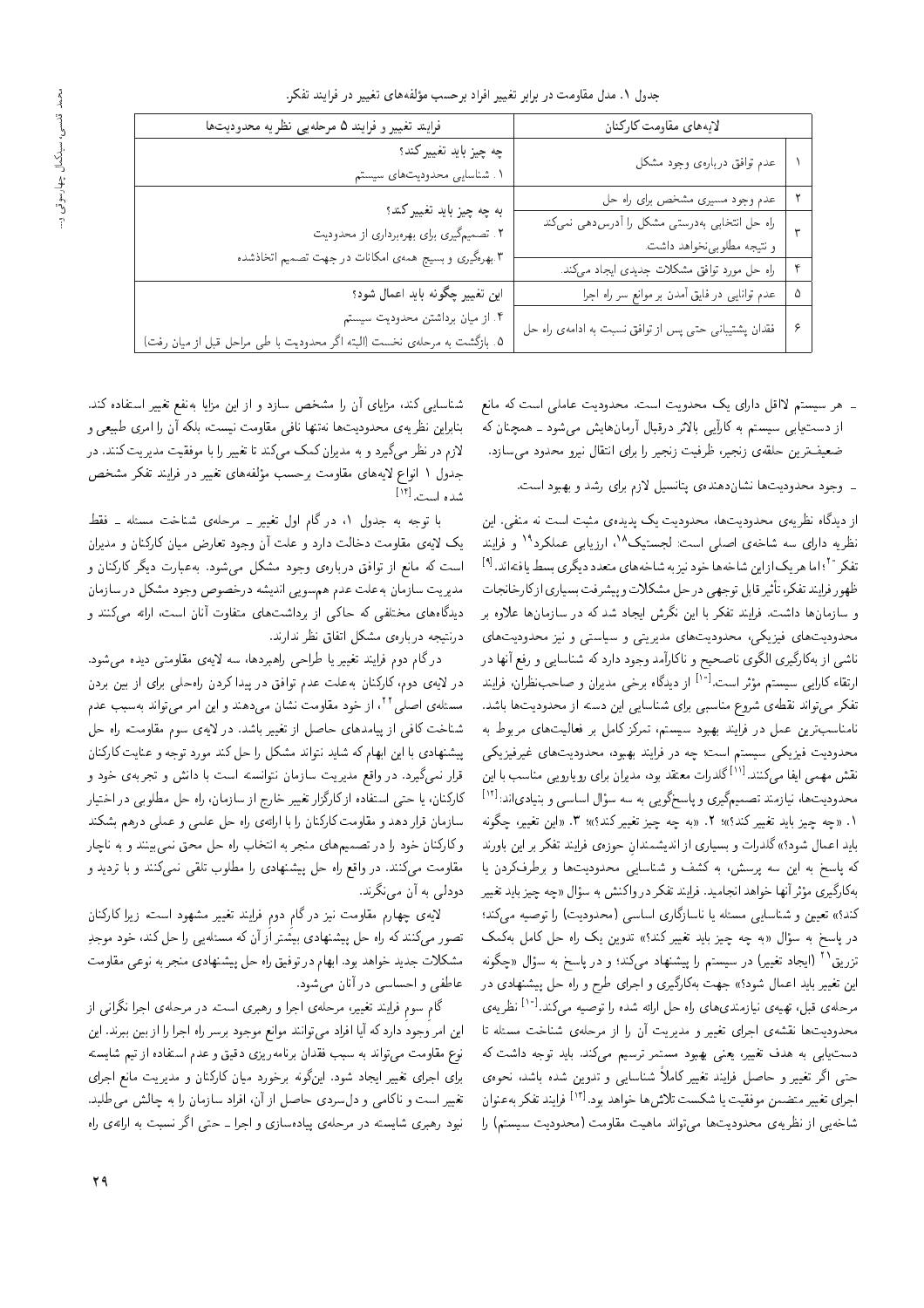حل پیشنهادی توافق وجود داشته باشد ــ موجب می شود کارکنان سازمان از خود مقاومت نشان دهند و تغییر را از اجرا باز دارد و یا آن را به انحراف بکشاند.<sup>[۱۴]</sup>

# رويكرد تحقيق

آنتخاب یک مسیر مناسب تحقیقاتی به ماهیت و سؤال تحقیق بستگی دارد. نمونهى مطالعاتي اين تحقيق، شركت ذوبآهن اصفهان<sup>٢٣</sup> و موضوع مورد مطالعه، پروژهی برنامه<code>ریزی</code> منابع سازمان (ERP) این شرکت است. در این تحقیق برای شناسایی و کنترل موانع تغییر در پروژهی برنامهریزی منابع سازمان، مطالعهی موردی کیفی <sup>۲۴</sup> به عنوان روشی مناسب در نظر گرفته شده است. بنابراین شیوهی انتخابشده برای تجزیه و تحلیل، یک شیوهی موردکاوی است. در موردکاوی مجموعهیی از روشهای جمعآوری دادهها مانند مصاحبه، مشاهده، پرسشنامه و مطالعهی مستندات مورد استفاده قرار مهگیرد. این که در یک تحقیق چه ترکیبی از روشهای جمعآوری داده مناسب تر است به ماهیت تحقیق و نوع دادهها مربوط مى شود.

#### مطالعهى موردى

نمونهى مطالعاتي اين تحقيق، يروژهى برنامەريزى منابع سازمان شركت ذوبأهن اصفهان است. مورد کاوی در نمونه با هدف شناسایی تغییر سازمانی، موانع تغییر و شناسایی لایههای مقاومتی افراد در فرایند تغییر انجام یذیرفته است.

امروزه سازمان های موفق برای فراهمآوردن شرایط ادامهی حیات در محیط رقابتی بهکمک سیستمهای اطلاعاتی دست به دگرگونی و نوآوریهای بسیاری زدهاند؛ حاصل این اقدامات ارائهی خدمات و محصولات با کیفیت به مشتری، کاهش هزینه، سرعتبخشیدن به امور و در نهایت بهبود عملکرد سازمان است. طی سال های گذشته ذوب آهن اصفهان نیز در این راستا جهتگیری کرده و گروههای کاری مختلفی برای بیادهسازی سیستمهای اطلاعات مدیریتی تشکیل داده است. تصمیم برای پیادهسازی پروژهی سیستمهای اطلاعاتی مدیریت<sup>۲۵</sup> در ذوبآهن در سال ۱۳۷۳ اخذ شد؛ کل زمان پیادهسازی این پروژه ۳ سال پیش بینی شد ولی بنا به دلایلی، ازجمله عدم آمادگی سازمان، این بروژه متوقف شد. در سال ۱۳۸۱ این بروژه مجدداً مطرح شد ولی با توجه به گذشت زمان و تغییر نیازها آنچه در گذشته انجام شده بود مىبايست تغيير مىكرد. بەرغم تلاش،هاى صورتگرفته، اين

بروژه به ثمر نرسید. بهدلیل نیاز به ایجاد سیستمهای اطلاعاتی یک پارچه، بروژهی برنامهریزی منابع سازمان به عنوان راه حل مد نظر قرار گرفت. در این راستا شرکت سهامی ذوبآهن اصفهان بهدلیل ویژگیهای منحصر به فرد این سیستم از جمله زمان كوتاه پیادهسازی یا استقرار، استانداردكردن و بههنگام كردن فرایندها، هزینهی كم یشتیبانی و اصلاح ساختار سازمانی، این ابزار را به عنوان گزینهی برتر در سیستم های اطلاعاتی مدیریت کارخانه برگزید و برای اولین بار درکشور به عنوان پروژهیی مستقل، سازمان دهی و اجراکرد. این پروژه تحت لیسانس شرکت اوراکل<sup>۲۶</sup> در تاریخ ۸۲٫۶٫۳ .<br>شروع و مدت اجرای پروژه ۱۳ ماه پیش بینی شد. شرکت باسا با همکاری GTS امارات عهدهدار پیمانکاری پروژه تا زمان بهرهبرداری و عملیاتی شدن سیستم بود. این شرکت پیادهسازی این سیستم را با ۵ ماژول و ۱۷ زیرسیستم به اتمام رسانید و هم|کنون بیش از دو سال از شروع فاز عملیاتیکردن این سیستم میگذرد. ساختار این سازمان پس از مدیریتِ عامل از شش معاونت «مال<sub>ی</sub> و اقتصادی»، «خرید، فروش و صادرات»، «نیروی انسانی»، «بهرهبرداری» و «طرح و توسعه» تشکیل شده است. <sup>[۱۵]</sup>

## مشخصات پروژهی برنامهریزی منابع سازمان در ذوبآهن اصفهان

در این بخش به معرفی اجمالی و کلی ویژگی۵لمای پروژهی برنامهریزی منابع در سازمان ذوبآهن يرداختهايم. اين اطلاعات از طريق مصاحبه، مطالعهى مستندات و مشاهده جمعآوری شده است. می توان گفت در جریان مدیریت بروژه، مراحل کار به سه مرحلهی اقدامات قبل از پیادهسازی، در دوران پیادهسازی سیستم و مرحلهی بهرهبرداری یا عملیاتیکردن سیستم، تقسیمبندی شده است. پروژهی اجراشده در این .<br>سازمان تحت لیسانس شرکت اوراکل است. ماژولهای برنامههای کاربردی که در این پروژه نصب و بومی سازی شدهاند در جدول ۲ ارائه شده است. <sup>[۱۶]</sup>

قبل از پیادهسازی، امکان سنجی پروژه در سازمان ذوبآهن به دو شکل ۔ امکان سنجي فني و امکان سنجي اقتصادي ۔ صورت گرفته است. در امکان سنجي فنبي، مسائل فنبي يروژه از لحاظ سختافزار، نرمافزار، شبكه و ارتباطات مورد مطالعه قرار می گیرد. در این مطالعه تغییرات و اصلاحاتی که باید در هرکدام از این موارد صورت گیرد تا شرایط و زیرساخت های لازم برای بهرهبرداری از سیستم های برنامهریزی منابع سازمان فراهم شود، تعیین میشوند. در امکانسنجی اقتصادی، مزایای اقتصادی پیادهسازی پروژهی برنامهریزی منابع سازمان باید با هزینههای مصرفی آن مقایسه شود. در این مطالعه کلیهی عواملی که بهنوعی بر هزینهها مؤثرند بررسی میشوند.

| زيرسيستمها                                                                           | سيستمها                        |
|--------------------------------------------------------------------------------------|--------------------------------|
| دفترداری کل و بودجهبندی؛ اموال و دارایی های ثابت؛                                    |                                |
| حساب های پرداختنی؛حساب های دریافتنی؛ مدیریت نقدینگی                                  | سيستم مالى                     |
| خرید؛ سفارشات مشتری (فروش)؛ انبارها (محصول و مواد)                                   | زنجیرهی تأمین و تدارکات و فروش |
| پرسنلمي؛ حقوق و دستمزد؛ حضور و غياب                                                  | سیستمهای نیروی انسانی          |
| برنامهریزی تولید/برنامهریزی مواد؛ اجرای برنامههای تولید؛ لیست مواد، انرژی، ماشین     |                                |
| و نیروی کار به ازای یک تن محصول مورد نیاز؛لیست مواد، انرژی، ماشین و نیروی کار به زای | فرايند توليد                   |
| يک تن محصول مورد نياز؛كيفيت محصول؛ مديريت هزينه (قيمت تمام شده)                      |                                |
| نگهداری و تعمیرات                                                                    | حوزهى نگەدارى و تعميرات        |

| جدول ۲. سیستمها و زیرسیستمهای پیادهسازی شده در سازمان ذوبآهن اصفهان |
|---------------------------------------------------------------------|
|---------------------------------------------------------------------|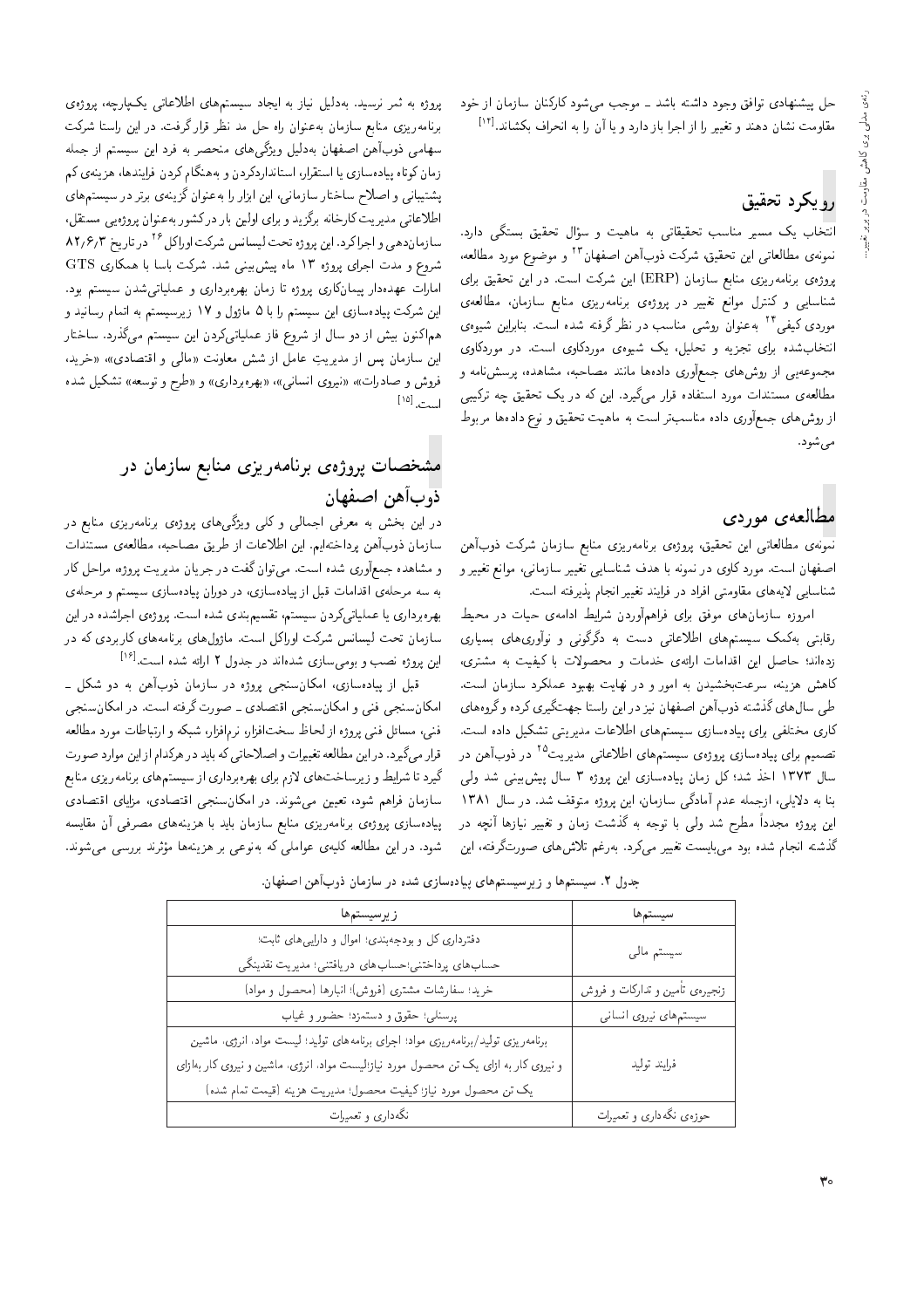| ۹      | ۸ | ١٧             | ۱۶                       | ١۵ | ÷ | ۱۳ | ۲ | $\sqrt{2}$ | $\sim$ | $\checkmark$ | c | $\Delta$ | c | يده |   | # ماه                           |
|--------|---|----------------|--------------------------|----|---|----|---|------------|--------|--------------|---|----------|---|-----|---|---------------------------------|
|        |   |                |                          |    |   |    |   |            |        |              |   |          |   |     |   | فار تجهيز پروژه                 |
|        |   | $\overline{ }$ |                          |    |   |    |   |            |        |              |   |          |   |     | П | فاز ماژول مالبی و نیروی انسانبی |
| $\Box$ |   |                | $\Box$                   |    |   | П  |   |            |        |              |   |          |   |     |   | فاز ماژول تولید و توزیع         |
| $\Box$ |   |                | $\overline{\phantom{a}}$ |    |   | П  |   |            |        |              |   |          |   |     |   | فاز ماژول نگهداری و تعمیرات     |

جدول ٣. برنامه پيادهسازى ماژول ها بر حسب ماه (سند ٢٥ MM. ٥٢٠).

وارچوب زمان بندی شده برای پیادهسازی.  $\square$  دورهی زمانی پشتیبانی پس از پیادهسازی  $\blacksquare$ 

در مطالعهی اقتصادیِ شرایط سازمان، باید به تنگناها و مشکلاتی که بر هزینه و درآمد سازمان اثرگذارند توجه شود. سازمان ذوبآهن براي انتخاب محصول، اطلاعات مورد نیاز درخصوص انواع محصولات را جمعأوری کرد و پس از تعریف ویژگی های محصول مورد نظر در جهت تأمین اهداف و استراتژی های سازمان و در نظرگرفتن موارد دیگری مانند شرایط سیاسی کشور، شرایط اخذ لیسانس، هزینههای آن با توجه به شرايط كشور، روايت ليسانس اخذشده، محصول تحت ليسانس شركت اوراكل را انتخاب کرد. پیش از هرچیز باید به این نکته توجه داشت که بهرغم امکان یذیر بودن پیادهسازی، تعداد ماژول های انتخابی در مرحلهی اول در یک سازمان، نباید موجب بزرگشدن پروژه و اشکال در اجرای آن شود. مطلوب است ابتدا مجموعه ماژول ها و سیستم هایی برای پیادهسازی انتخاب شوند که شالوده و اساس سیستم های بعدیاند. سازمان ذوبآهن در حال حاضر براساس نياز سازمان تنها ١٧ زيرسيستم از اين مجموعه را انتخاب و پيادهسازي كرده است. برنامهي پيادهسازي ماژول ها طبق قرارداد (برحسب ماه) مطابق جدول ۳ است.<sup>[۱۷</sup>]

پس از تعیین نیازها و انتخاب محصول لازم است پیمانکاری برای عملیات پیادهسازی انتخاب شود. پیمانکار پروژه تا زمان بهرهبرداری و عملیاتی شدن سیستم  $\tau$ در سازمان ذوبآهن، شرکت باسا با همکاری  $\mathrm{ATS}$  امارات بود. برهمین اساس، تیم پروژه درکنار ساختار سازمانی ذوبآهن تا مرحلهی عملیاتی شدن و پیادهسازی کامل تعریف شدند (شکل ۱). تیم فنی پروژه شامل مسئول تیم، رئیس سیستم ها<sup>۲۷</sup>، رئیس بانک اطلاعاتی<sup>۲۸</sup> و تولیدکنندگان گزارش است. تیم عملیاتی شامل مسئولین بخشها و نمایندگان آنها (تولید، مالی، منابع انسانی، نگهداری و تعمیرات، زنجیرهی "تأمين) است.

انتخاب كارشناسان كليدي ازجمله فعاليت هاى اصلى قبل از پيادهسازى است. این افراد پل ارتباط میان پروژهی برنامهریزی منابع سازمان و بخش خود هستند. بديهي است شناخت فرايندها و مجموعه عمليات حوزهى مربوطه امرى لازم است. از طرفی این افراد باید بتوانند پس از کسب آموزش های لازم، آموخته های خود را



شکل ۱. ساختارکلی تیم پروژهی برنامه ریزی منابع سازمان ذوب آهن اصفهان (سند  $|C$ R $\cdot$  10

به افراد دیگر انتقال دهند و تا پایان عملیاتی شدن سیستم ها ثابت بمانند. در سازمان ذوبآهن براي اين منظور، جلساتي با افراد پيشنهادي تشكيل شد و پس از مصاحبه با أنها افراد كليدى انتخاب شدند.

سازمان ذوب آهن براى فرهنگسازى و اطلاع رسانى قبل از عمليات اجرايى با برگزاری سمینارهای آموزشی برای مدیران و سرپرستان و نیز انتشار ویژهنامههایی برای آشنایی کارکنان، زمینههایی را برای فرهنگسازی ایجاد کنند تا پروژه وارد مرحلهی يبادهسازي شود.

ازجمله اقدامات انجام شده در دوران پیادهسازی، زمان بندی فعالیت ها و مستندات تحویلی پروژه است. محصولات برنامهریزی منابع سازمان برای استفاده در صنایع مختلف طراحی شدهاند، و لذا با توجه به صنعت مورد نظر و وضعیت سازمان که در فاز اول پروژه مورد مطالعه قرار گرفته است، اسنادی بهعنوان مستندات تحویلی در طول پروژه، انتخاب و تعریف میشوند. مستندات تهیهشده از صنعتی به صنعت دیگر متفاوت است؛ همچنان که اسنادی را هم که می توان برای یک صنعت مشخص تهیه کرد متغیر است. لذا سازمان و مشاوران آن با شناخت متدولوژی مورد نظر و شرایط سازمان مستنداتی را که لازم بود در طول پروژه تهیه شود، انتخاب کردند. اقدامات لازم بهمنظور تسهيل و تسريع در جمعأوري اطلاعات در سازمان ذوبأهن مطابق زمان بندی انجام شد ولی بهدلیل کم بودن زمان پیش بینبی شده و گستردگی حجم اطلاعات در ذوب آهن دقت كافي در جمع أورى اطلاعات صورت نگرفت. به عنوان مثال، نگهداری و تعمیرات برای جمعآوری تجهیزات حدود یک سال زمان برد و بیش از °°°°10 تجهیزات شناسایی و در سیستم ثبت شد. بنابراین لازم است قبل از زمان بندى پيادهسازى بروژه مطالعه يى درخصوص وضعيت اطلاعات در سیستمهای جاری انجام شود.

تطبيق فرايندهاى سازمان با فرايندهاى استاندارد برنامه ريزى منابع سازمان يكى از موضوعاتی است که بسیار حائز اهمیت است. در سازمان ذوبآهن اگر چه این امر بهشكل مقدماتي در مطالعات اوليه و قبل از پيادهسازي بروژه و با هدف امكان سنجي و انتخاب محصول انجام شد، این تجزیه و تحلیل به شکل اصلی در دوران پیادهسازی پروژه صورت گرفت. به هر حال مشکلات تطبیق در سندی تحت عنوان «تجزیه و تحلیل اختلاف<sup>۲۹</sup>» بیان شده است (سند ۱۰°BR.). <mark>در این</mark> سند راه حلهای تعیین نیازها وکمپنهکردن انحرافات نیز عنوان می¢شود. بههر حال اختلافاتی میان فرایندهای سازمان و فرایندهای استاندارد وجود خواهد داشت که در شرایطی که نتوان فرایندهای جاری سازمان را بر فرایندهای استاندارد منطبق کرد، برای تأمین نیازهای سازمان باید از بومی سازی <sup>۳۰</sup> استفاده کرد. پس از تشکیل جلسات کمیتهی راهبری، مدیریت پروژهی ذوبآهن تصمیم به مهندسی مجدد فرایندها، حین پیادهسازی و عملیاتیشدن پروژه گرفت. چون پیادهسازی این پروژه اولین تجربهی عملی بود و شناخت کافی از فرایندهای استاندارد برنامه ریزی منابع سازمان وجود نداشت، و نیز بهدلیل حضور موانع سازمانی که می توانست جلوی حرکت پیادهسازی پروژه را بگیرد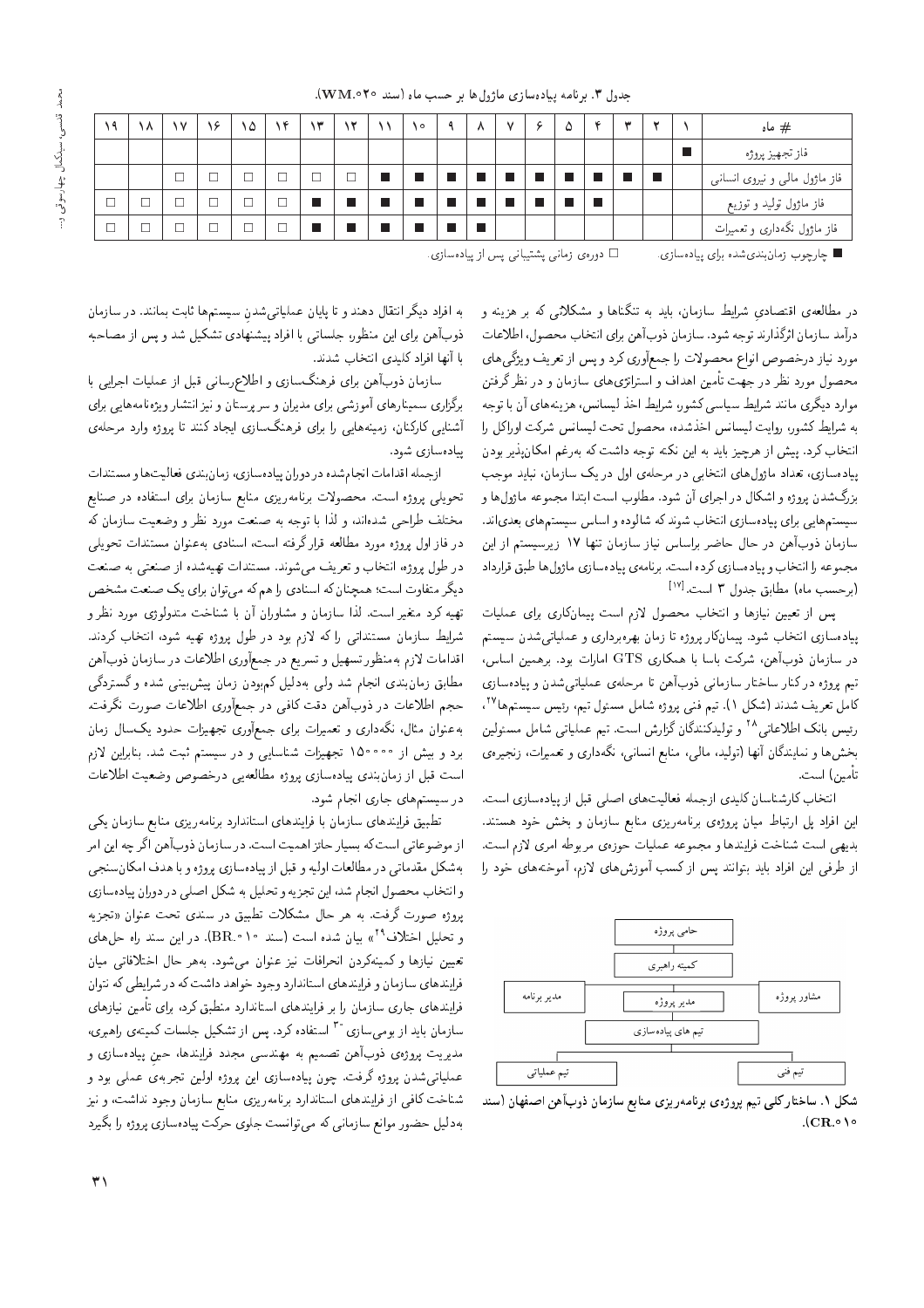(به عنوان مثال ادغام بخشی از سازمان در بخشی دیگر، یا حذف یک بخش)، پرسنل مربوطه مانع از اجرایی شدن پروژه میشدند. با توجه به این دو دلیل مهم، مهندسی مجدد فرایندها در دوران پیادهسازی انجام شد. چرا که با گذشت زمان که تغییرات در سازمان اجرا میشد، این فعالیت جای کار پیدا میکرد، البته همچنان این کار در این سازمان در حال انجام است. همهی زمان و هزینههای صرفشده برای پیادهسازی پروژه و استفاده از آن، به توانایی و مهارتهای کاربران در استفاده از آن بستگی دارد. در بسیاری از موارد مشاهده شده است که بهدلیل ضعف در آموزش یا عدم کفایت، آن سازمان نتوانسته از کلیهی ویژگیها و مزایای سیستم برنامهریزیِ منابع سازمان استفاده کند. افراد کلیدی پس از این که تحت آموزش قرار گرفتند، وظیفهی آموزش به كاربران نهايى را برعهده دارند. در سازمان ذوبآهن به دليل درگيرى پروژه با مسائلی که پیش تر مطرح شد، کم تر به امر آموزش پرداخته شده است. آموزش مطابق متدولوژي، از مراحل مختلفي تشكيل مي شود. در مرحلهي نخست، نمونهيي (ماكتي) از نسخهى اصلى به افراد كليدى بهمنظور شناخت اوليهى سيستمها أموزش داده شد. در مرحلهی بعد پس از تنظیمات اولیه، آموزش بهصورت عملمی در گروههای رهبري اتاق كنفرانس (CRP)<sup>۳۱</sup> صورت گرفت؛ اين مرحله براي هر ماژول حدود یک هفته انجام شد. در مرحلهی سوم در محیط واقعی که تنظیمات کامل انجام گرفت، با استفاده از راهنماهای کاربری<sup>۳۲</sup> تهیه شده به افراد کلیدی آموزش داده شد. با توجه به گستردگی ماژول های مختلف در سازمان ذوبآهن، به عنوان مثال سیستم تعمیرو نگهداری بیش از ۲۰۰۰ نفر را تحت پوشش قرار میدهد در حال<sub>ق</sub> که سیستم اموال و دارایی های ثابت حدود ۱۰ نفر را تحت پوشش قرار می دهد. بر این اساس زمان بندى أموزش ها متفاوت بوده است.

مجموعه بستههاى نرم|فزارى اوراكل برنامهريزى منابع سازمان، متدولوژى را به منظور پیادهسازی به کار می برد. این روش از ۶ فاز مستقل تعریف،  $\mathrm{AIM}^{\mathsf{FT}}$ تجزیه وتحلیل عملیات، طراحی راه حل، ساخت، انتقال و بهرهبرداری از سیستم تشکیل شده است. در مرحلهی تعریف پروژه، مراحلی که تیم پروژه را در طول پیادهسازی راهنمایی میکند توسط مدیران پروژهی سازمان ذوبآهن و شرکت مشاور (تیم پیمانکار و کارفرما) بهصورت برنامهی کاری تهیه شد. برای برنامه ریزی بروژه، ابتدا اهداف تجاری سازمان بازنگری شد، و سپس امکان سنجی برای رسیدن به این اهداف با توجه به محدوديتهايي نظير زمان، منابع و بودجه انجام گرفته است. مديران پروژه برنامهی کاری را در اختیار دیگر اعضاء تیم پروژه گذاشته و برای کار گروهی و رسیدن به اهداف تعریف شده راهنمایی های لازم را در اختیار آنان قرار می دهند. در سازمان ذوبآهن فعالیتهای ذکر شده، در مرحلهیی بهنام مدیریت پروژه انجام شده است و در این مرحله از پروژه با عنوان شناخت، اطلاعات مربوط به فرایندهای جاری سازمان مشخص شدهاند. در این فاز، افراد کلیدی مصاحبهشونده بودند و افراد پیمانکار نقش مصاحبهگر را داشتند. در فاز تجزیه و تحلیل عملیات مطابق متدولوژی، تیم پیمانکار فرایندهای جاری را تجزیه و تحلیل می کند تا به این ترتیب ضمن درک شیوهی کار سازمان، تیم پروژه در آن به توافق برسند. داشتن درکمی دقیق و مشترک عامل مهم و اصلبی در بروژه است و کلید ورود به فاز طراحی راه حل است. پس از جمعآوری اطلاعات فرایندهای فعلمی تفاوتهای أنها را با برنامههای كاربردي استاندارد برنامه ريزي منابع سازمان استخراج مىكنند. در سازمان ذوب آهن با توجه به این که در فار قبل اطلاعات فرایندهای جاری جمعآوری شده بود، در این مرحله تفاوت هاي ميان أنها با استاندارد مشخص شد. در فاز طراحي راه حل، اعضاء تیم پروژه راه حل هایی را برای انطباق فرایندهای استاندارد با فرایندهای فعلی ایجاد میکنند و برای طراحی راه حل های کسب و کار در ابتدا برنامه های کار بردی استاندارد اراكل را مورد توجه قرار مىدهند. در مرحلهى ساخت، اعضاء تيم فنى پروژه ساختار

تکنیکی که برنامهی کاربردی اراکل را حمایت میکند با جزئیات تعریف و مشخص میکنند. در مرحلهی انتقال، افراد کلیدی، کاربران نهایی را آموزش میدهند و تیم فنی محیط کار با سیستم را آماده میکنند و دادهها را از سیستم قدیم به جدید انتقال میدهند و برنامههای کاربردی در محیط واقعی آزمایش میشوند. فاز آخر بهرهبرداري از سيستم است. از فاز بهرهبرداري و عملياتي كردن سيستم ها كار اصلي سازمان در استفاده و بهرهبرداری صحیح از پروژه شروع میشود. این فاز بهطور مستقل در محیط واقعی انجام میشود. فرایندهای کاری استاندارد جای فرایندهای کاری جاری را میگیرد و کلیهی سیستمهای قدیمی حذف می شود. تا قبل از آن تمام اقداماتي كه انجام شد براي آمادهكردن شرايط، محيط، سيستمها و اطلاعات بود تا کاربران بتوانند در زمان راهاندازی و پس از آن بهنحو مطلوب با سیستم کارکنند. بدیهی است کیفیت کارهای انجام شده در مراحل قبل مستقیماً برکیفیت بهرهبرداری و نیل به نتایج و اهداف تعریفشده بهمنظور پیادهسازی برنامهریزی منابع سازمان تأثير دارد.

## جمعأورى دادهها

دادههای مورد نیاز در این تحقیق از نوع دادههایی هستند که نشانگر فرایند تغییر و موانعي هستند كه موجب كندشدن يا انحراف أن مى شوند. اين دادهها به صورت فعاليت هايي در قالب داستان ها، گفتوشنودها و مستندات نهفته است؛ هر فرد درگير تغییر بهتنهایی و در تعامل با افراد دیگر دربرگیرندهی قسمتی از یا تمام سرگذشت تحول در سازمان است. بدیهی است این روایتها یکسان نیستند و هر فرد بهاقتضای اثرى كه بر فرايند تغيير داشته، يا از اين فرايند اثر پذيرفته است روايت خاصبي از تحول دارد. در این شرایط که هر روایت می تواند منبع ارزش مندی از اطلاعات تحقیق باشد، رویکرد داستانسرایی<sup>۳۴</sup> روشی مناسب برای جمعآوری داده خواهد بود.<sup>[۱۸]</sup> برای جمعأوری داستانهای تغییر و تحول برنامهریزی منابع سازمان، در شرکت ذوبآهن از ترکیب سه روش مصاحبهی عمیق<sup>۳۵</sup> و مطالعهی مستندات و مشاهدات محقق بهترتيب اولويت استفاده شده است. مصاحبهها از نوع مصاحبههاى نيمهساخت يافته، با سؤالات بازو مطابق با جدول ۴ است که شامل محورهای مصاحبه و هدف سؤال<br>. است. این جدول به مصاحبه ساختار می دهد و باعث میشود سؤالات مهم در فرایند<br>مس مصاحبه مورد پرسش قرارگیرند. سؤالات تحقیق از نوع چه<sup>۳۶</sup> و چگونه ۱<sup>۲۷</sup>اند.<sup>[۱۹]</sup>

فرایند مصاحبه در مواردی تکرار شد تا ضمن اشباع دادههای جمعآوریشده، يس از انجام مصاحبه اين دادهها بدون هيچ تغييري بهصورت فايل هاى الكترونيكي مستند شدند تا بهوسیلهی نرم|فزار Atlas/ti سازماندهی و مدیریت شوند. برای انتخاب افراد مصاحبهشونده، در جلسهيي با برخي از مديران، فهرست اوليهى ٢٥ نفری از افراد کلیدی و درگیر مطابق ساختار بروژه تهیه شد و بهتدریج طی فرایند مصاحبه، افراد دیگر شناسایی و با آنها مصاحبههای لازم صورت گرفت. فرایند انتخاب افراد براي مصاحبه براساس نقش محوري أنها در موضوع مورد مطالعه بوده است. در مجموع در این موردکاوی با ۶۳ نفر از افرادی که بهطور مؤثر و مستقیم<br>. در پروژهى تغيير برنامەريزى منابع سازمان نقش داشتەاند، مصاحبه شده است و در مواردي مصاحبه تكرار شده است (جدول ۵). اين افراد مديران اصلى پروژه، كارشناسان کلیدی<sup>۳۸</sup> و کاربران نهایی<sup>۳۹</sup> سیستم بودند. در مجموع ۴۲ ساعت مصاحبه و بیش از ۱۰۰ صفحه از مستندات ـ مانند دستورالعمل متدولوژي پيادهسازي پروژه، بعضي از صورتجلسهها و مستندات تهیهشده در دوران پیادهسازی پروژه ــ مطالعه شد. جدول ۶ وضعیت جمعآوری دادهها را نمایش میدهد.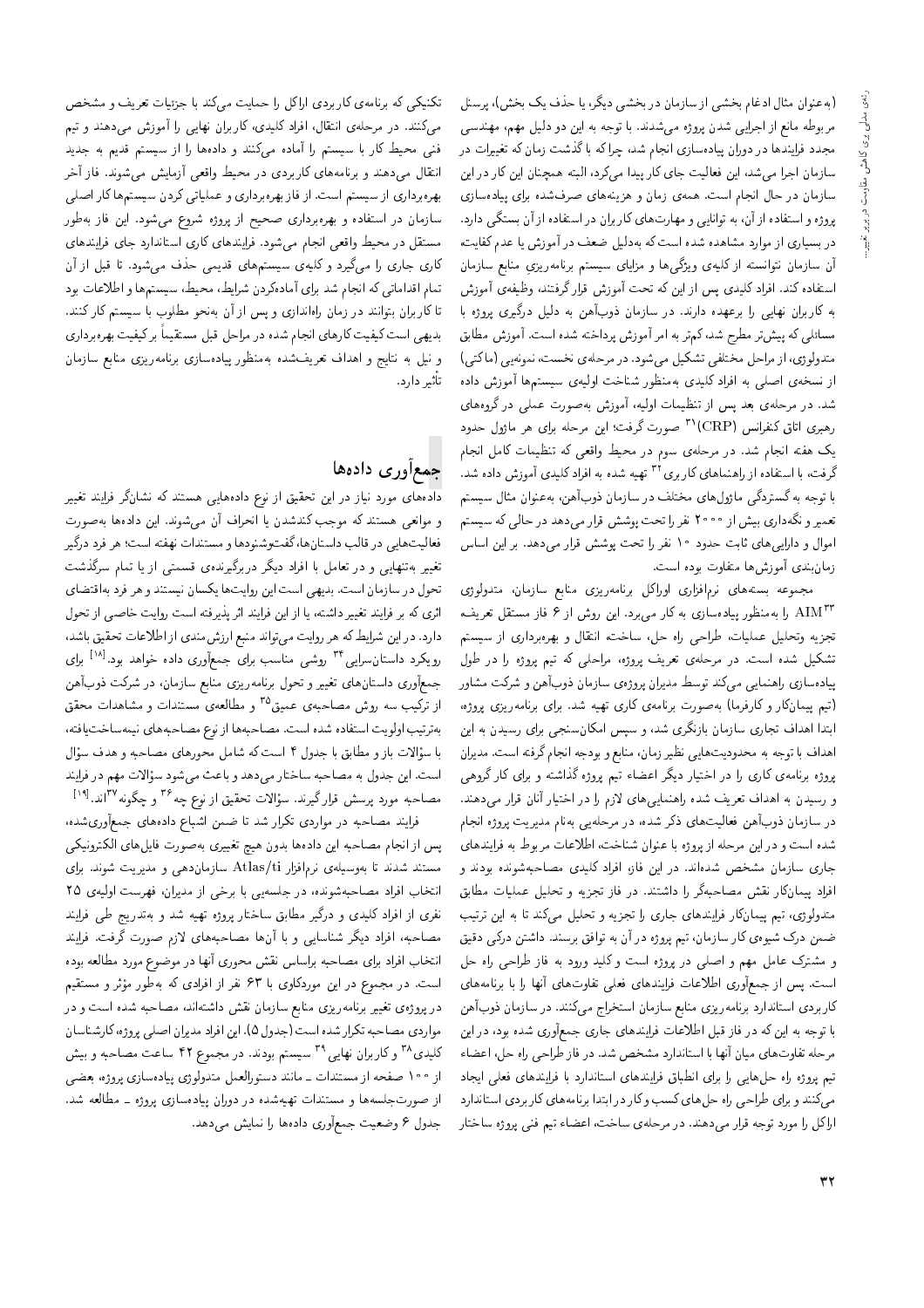| هدف سؤال                                                           | محورهاى مصاحبه                                                           |
|--------------------------------------------------------------------|--------------------------------------------------------------------------|
| شناسایی محتوای تغییر (با رویکرد داستان سرایی مصاحبه شونده باید     | در طی این مدت (از زمان شروع این پروژه) چه اتفاقاتی در سازمان افتاده است؟ |
| به سمت مشخص کردن آنچه در سازمان رخ داده، هدایت شود)                |                                                                          |
| شناسایی دلایل تغییر (افرادی که بانی و حامی تحول بودند و جایگاه     |                                                                          |
| سازمانی آنها مشخص میشود؛ درباره ویژگی های این افراد بحث می شود؛    | ایده تحول توسط چه فرد یا گروهی مطرح شد و چگونه به این فکر افتادند؟       |
| میزان حمایت مدیریت ارشد سازمان از تغییر مشخص می شود)               |                                                                          |
| شناسایی موانع تغییر (طبقهبندی از عواملی که تغییر را کند و یا منحرف | در طی فرایند تغییر چه عواملی موجب توقف یا عوض شدن مسیر پروژه شدهاند؟     |
| كرده است، مشخص مى شود).                                            | (و چه اقداماتی در هر مقطع از پروژه برای رفع أنها صورت گرفته است؟)        |
| شناسایی افراد مقاوم در برابر تغییر (براساس علائم و نشانههای        |                                                                          |
| مقاومت در ادبیات و پاسخ مصاحبه شونده، افراد دیگر برای مصاحبه       | واکنش افراد در لایههای مختلف سازمان در برابر پذیرش تحول چگونه بوده؟      |
| در سطوح مختلف سازمان شناخته می شوند).                              |                                                                          |

#### جدول ۵. تعداد افراد مصاحبه شونده.

|         | تعداد افراد مصباحبه شونده |               |                   |             |  |  |  |  |
|---------|---------------------------|---------------|-------------------|-------------|--|--|--|--|
| كاركنان | سر پرست                   | در سطح مديريت |                   |             |  |  |  |  |
|         |                           |               | مدير پروژه ERP    |             |  |  |  |  |
|         |                           |               | مديرIT            |             |  |  |  |  |
| ٣       | ٧                         | ۵             | مالى              |             |  |  |  |  |
| ۵       | ۴                         | ٣             | زنجيره تامين      |             |  |  |  |  |
| ۵       | ۳                         |               | نيروى انسانى      | تیم عملیاتی |  |  |  |  |
| ۴       | ٧                         | ۵             | توليد             |             |  |  |  |  |
| ۲       |                           |               | نگهداری و تعمیرات |             |  |  |  |  |
|         | ۴                         |               |                   | تیم فنی     |  |  |  |  |
| ۱۹      | ۲۶                        | ۱۸            | ۶۳ نفر            | مجموع       |  |  |  |  |

## تجزیه و تحلیل دادههای کیفی

سعی شده لایههای مقاومتی که در طی پیادهسازی پروژهی برنامهریزی منابع سازمان وجود داشته، مطابق مدل و براساس مصاحبههای نیمهساخت یافته و در مواردی مصاحبههای ساخت یافته، شناسایی و مشخص شوند. برای تحلیل دادههای کیفی از روش کدگذاری در نرمافزار Atlas/ti استفاده شده است. دراین نرمافزار،کدگذاری به سه صورت انجام میشود: کدگذاری آزاد ٔ ۴ ،کدگذاری از طریق لیست ٔ ۴ و کدگذاری فعال<sup>۴۲</sup>. در کدگذاری آزاد پس از مشخصکردن عبارت مورد نظر، کد دلخواه خود را با انتخاب این گزینه میهتوان وارد کرد. در کدگذاری از طریق لیست، فهرستبی از

کدها نشان داده میشود که میتوان آنها را برای عبارت مشخصشده به کار برد. در كدگذارى فعال، خود عبارت متنى مشخص شده مى تواند به عنوان كد تعيين شود. در این تحقیق از کدگذاری آزاد برای این منظور استفاده شده است. برای تشخیص انواع لایههای مقامتی در این پروژهی تغییر، کدگذاری براساس مؤلفههای مقاومت و مدل ارائه شده ۶ لايهي مقاومتي صورت گرفته است.

## شناسایی عوامل مقاومت در طول پروژه

فرایند تفکر بهعنوان شاخهیی از نظریهی محدودیتها برای تشخیص و رفع محدودیتهای غیرفیزیکی (محدودیتهای مدیریتی و سیاستی) مؤثر است. این مدل به سه سؤال اصل<sub>ّی</sub> در فرایند تغییر پاسخ می۵هد: «چه چیز باید تغییرکند؟». «به چه چیز باید تغییرکند؟» و «چگونه این تغییر باید اعمال شود؟» ممکن است در هر كدام از اين مراحل فرايند تغيير، افراد به دلايل مختلف مقاومت كنند. مقاومت در مرحلهى اول به شكل «عدم توافق دربارهى وجود مشكل» است. در مرحلهى دوم، مقاومت به سه شکل می تواند بروز کند: «عدم وجود مسیری مشخص برای راه حل یا عدم توافق در راه حل»، «عدم توافق در ایجاد نتیجهی مطلوب بهوسیلهی راه حل» و «ایجاد مشکلات جدید بهوسیلهی راه حل مورد توافق». در مرحلهی سوم دو صورت از مقاومت دیده میشود: «عدم توانایی در فایقآمدن بر موانع مسیر اجرا» و «فقدان پشتیبانی حتی پس از توافق نسبت به ادامه راه حل». جمع بندی عوامل مقاومتی شناسایی شده در این بروژه در جدول ۷ آورده شده است.

درگام اول تغییر «چه چیز باید تغییرکند؟» یا مرحلهی شناخت مسئله، فقط یک لایه مقاومت دخالت دارد: کارکنان و مدیریت سازمان بهعلت عدم هم سویبی اندیشه درخصوص وجود مشکل در سازمان دیدگاههای مختلفی که حاکی از برداشتهای

جدول ۶. اطلاعات کلی از فرایند جمعأوری دادهها.

| حجم دادههای<br>كيفى | مدت زمان<br>حضور در نمونه | حجم مستندات<br>مطالعه شده | مدت زمان انجام<br>هر مصاحبه | تعداد مصاحبه | پروژه مورد مطالعه          | نام نمونه             |
|---------------------|---------------------------|---------------------------|-----------------------------|--------------|----------------------------|-----------------------|
| ۴۰ صفحه A۴          | ۱۱ ماه                    | حدود ۱۰۰ صفحه             | ۴۰ دقیقه<br>(بەطور متوسط)   |              | برنامەريزى<br>منابع سازمان | شركت ذوبأهن<br>اصفهان |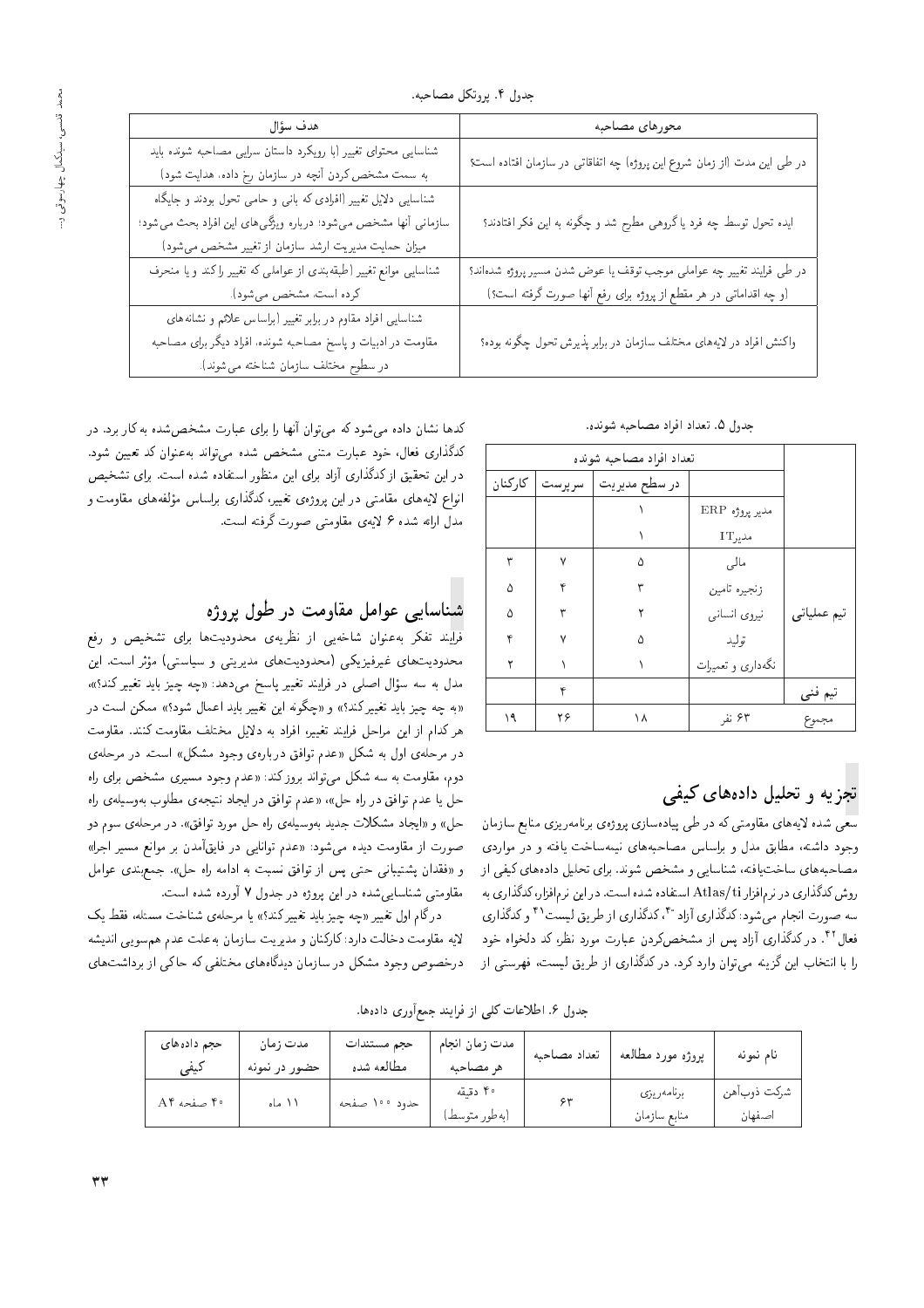| جدول ۷. لایههای مقاومت در برابر تغییر و علتهای آن در نمونه مورد مطالعه. |  |  |  |  |  |  |
|-------------------------------------------------------------------------|--|--|--|--|--|--|
|-------------------------------------------------------------------------|--|--|--|--|--|--|

| لايەهاى مقاومت                                               | علت های مقاومت مطابق مورد کاوی                                                        |  |  |  |  |
|--------------------------------------------------------------|---------------------------------------------------------------------------------------|--|--|--|--|
|                                                              | ــ نشناختن ماهیت تغییر یا نداشتن آگاهی، در واقع فرد نسیداند چه روی خواهد داد و آینده  |  |  |  |  |
| عدم توافق در وجود مشکل                                       | چه خواهد شد.                                                                          |  |  |  |  |
|                                                              | ــ عدم تمایل افراد به تغییر روش های انجام کار، فرد با روش۵ای موجود احساس آرامش میکند. |  |  |  |  |
| عدم وجود مسیری مشخص برای راه حل یا عدم توافق در یافتن راه حل | ـ عدم شناخت کافی از پیامدهای حاصل از تغییر و جوانب مختلف مشکل.                        |  |  |  |  |
|                                                              | ــ نداشتن کنترلمی روی راه حل، در واقع راه حل توسط فرد اجرا نسیشود و فرد در آنچه اتفاق |  |  |  |  |
| عدم توافق در اینکه راه حل انتخابی مشکل را حل میکند           | میافتد نقشی ندارد.                                                                    |  |  |  |  |
|                                                              | ـ واضح نبودن نقش و وظيفه افراد پس از ارائه راه حل.                                    |  |  |  |  |
|                                                              | ـ نادیده گرفتن کاردانی و مهارت فرد.                                                   |  |  |  |  |
| نگرانی از اینکه راه حل توافقی مشکلات جدیدی ایجاد کند         | ـ عدم پذیرش تغییر از جانب افرادی که تجربههای ناموفق در تغییرهای گذشته داشتهاند.       |  |  |  |  |
|                                                              | _ کمبود زمان در مقایسه با حجم کار.                                                    |  |  |  |  |
| عدم توانایی در از میان برداشتن موانع اجرا                    | ـ عدم استفاده از تیمی شایسته برای اجرای تغییر.                                        |  |  |  |  |
|                                                              | ـ فقدان منابع لازم براى اجراى مناسب تغيير                                             |  |  |  |  |
|                                                              | ـ اقدام به تغییر در موقعیت زمانی نامناسب                                              |  |  |  |  |
|                                                              | ـ فقدان مديريت يکپارچه برای راهبری پروژه.                                             |  |  |  |  |
| فقدان پشتیبانی در مسیر اجرا                                  | ـ عدم اخذ تصمیمات کلیدی به موقع.                                                      |  |  |  |  |
|                                                              | ـ عدم وجود اطلاعات يا جريان نامناسب آن.                                               |  |  |  |  |

متفاوت آنان است، ارائه میکنند و درنتیجه دربارهی مشکل اتفاق نظر ندارند. در این زمان جملاتی مانند: «فکر میکنم مسئله چیز دیگری است، مسئله این است كه...» ويا «من فكر مى كنم مسئله يى وجود ندارد...» بيان مى شود.

از ابتدای مرحلهی شناخت در متدولوژی پیادهسازی، افراد درگیر تغییر اعتقادی به كارايي سيستم جديد نداشتند، هرچند با ارائهى قابليتهاى سيستم و مزاياى آن از طریق سمینارها و آموزش ها، مقاومت کاهش یافته و افراد تاحدودی با تغییر آشنا شدند. اما از مرحلهي انتقال كه برنامههاي كار بردي در محيط واقعى أزمايش مىشوند این لایهی مقاومتی افزایش می یابد، زیرا کاربران نهایی تمایلی به تغییر روش های انجام کار نشان نمی0هند. طی مراحل پیادهسازی پروژهی برنامهریزی منابع سازمان عواملي موجب شدند تا افراد درگير پروژه دربارهى وجود مشكل توافق نداشته باشند:

- ـ نشناختن ماهيت تغيير يا نداشتن أگاهي؛ در واقع فرد نميءاند چه روى خواهد داد و در آینده چه خواهد شد.
- = عدم تمايل افراد به تغيير روشهاى انجام كار؛ فرد با روشهاى موجود احساس آرامش مے کند.
- \_ افراد تغییر را به عنوان سندی تلقی میکنند که کار فرد در گذشته نادرست بوده است.

درگام دوم فرایند تغییر «به چه چیز باید تغییرکند؟» یا طراحی راهبردها، ممکن است در لایهی دوم، سوم و چهارم مقاومتی دیده شود. در لایهی دوم، افراد به علت عدم توافق در پیداکردن راه حلبی برای از بین بردن مسئلهی اصلبی، از خود مقاومت بروز میدهند. در این حالت غالباً جملاتی مانند «این….مسئله قابل کنترل نیست» را بيان مى كنند.

در مسیر اجرای پروژه حتبی اگر افراد در وجود مشکل و پذیرش آن به توافق رسیده باشند، «عدم شناخت کافی از پیامدهای حاصل از تغییر و جوانب مختلف مشكل» موجب عدم توافق در يافتن راه حل شد.

در لایهی سوم مقاومت، راه حل پیشنهادی با این ابهام که ممکن است نتواند مشكل را حل كند مورد توجه و عنايت كاركنان قرار نمى گيرد؛ درواقع راه حل پيشنهادي را مطلوب تلقی نمیکنند و با تردید و دودلی به آن می نگرند. در این حالت جملاتی مانند «اين...راه حل نامناسب است» يا «اين...راه حل... نتايج مطلوب را ايجاد نميكند» بيان مي شود. با توجه به اين كه از ابتداى پروژه شرح وظايف بهطور دقيق در اختیار افراد قرار نگرفته بود و برای انتخاب راه حلها کاردانی و مهارت افراد نادیده گرفته شده، این لایهی مقاومتی در مسیر پیادهسازی وجود داشت. عواملی که سبب شد تا افراد در این نکته که «راه حل مشکلات را حل میکند» توافق نداشته باشند:

- نداشتن کنترل<sub>ی</sub> روی راه حل؛ در واقع راه حل توسط فرد اجرا نمیشود و فرد در آنچه اتفاق می|فتد نقشی ندارد.
	- ـ مشخص و واضح نبودن نقش و وظیفهی افراد پس از ارائهی راه حل.
		- ـ نادیده گرفتن کاردانی و مهارت فرد.

لایهی چهارم مقاومت نیز درگام دوم فرایند تغییر مشهود است زیراکارکنان تصور می کنند که راه حل پیشنهادی بیش از آن که مسئله یی را حل کند، خود موجد مشکلات جدید است. در این صورت جملاتی مانند «بله، اما… راه حل می تواند… مشکلاتی را ايجاد كند» و يا «امكان اجرا و پيادهسازى... راه حل وجود ندارد» بيان مى شود. تجر به ی شکست در پروژه های قبلی مانند پروژه ی سیستم های اطلاعاتی مدیریت، موجب شده بود افراد به راه حلها با این دید که خود موجد مشکلاتی خواهند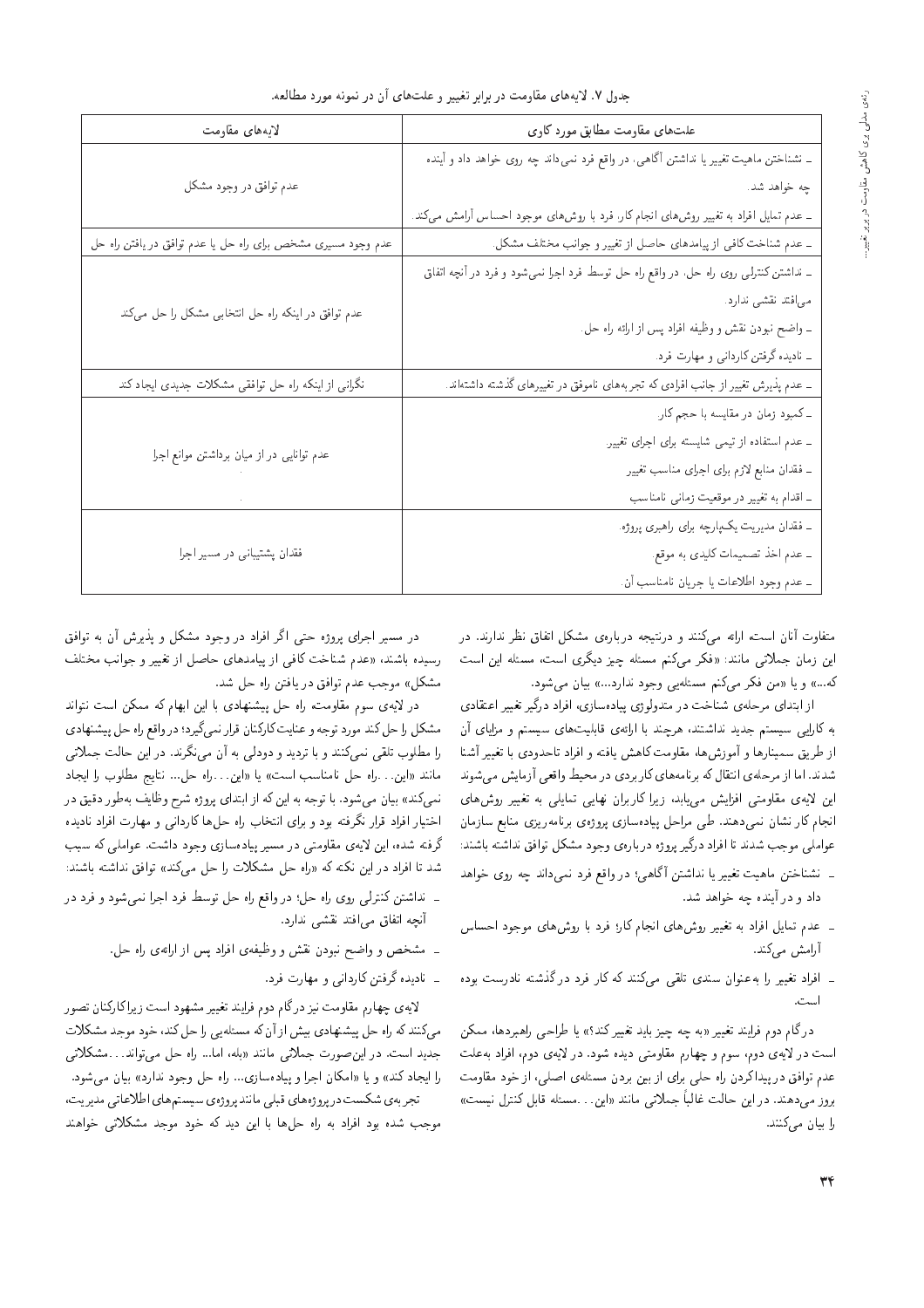گام سوم فرایند تغییر «چگونه این تغییر بایستی اعمال شود؟»، مرحلهی اجرا و رهبری است. در مرحلهی اجرا، نگرانی از این امر وجود دارد که آیا افراد می توانند موانع موجود بر سر راه اجرا را از بین ببرند. اینگونه برخورد میان کارکنان و مدیریت، تغییر را از اجرا بازمیدارد و ناکامی و دلسردی افراد سازمان را به همراه خواهد داشت. عواملی که موجب شد تا افراد درگیر پروژه توانایی از میان برداشتن موانع تغییر را نداشته باشند ـ در واقع تغییرات پیچیدهی محیطی امکان تجزیه و تحلیل مناسب وضعیت را به آنها نمی داد ـ عبارتاند از:

- ۔ کمبود زمان در مقایسه با حجم کار؛
- ۔ عدم استفاده از تیمی شایسته برای اجرای تغییر؛
	- ۔ فقدان منابع لازم برای اجرای مناسب تغییر؛
	- ـ اقدام به تغییر در موقعیت زمانی نامناسب.

با وجود این که «رهبری در زمان اجرا» ازجمله اصول اساسی در مدیریت است، نبود رهبري شايسته در مراحل مختلف پيادهسازي و اجرا موجب مي شود حتى اگر توافق نسبت به ارائهى راه حل پیشنهادى وجود داشته باشد، كاركنان سازمان از خود مقاومت نشان میدهند. عواملی که در مسیر اجرای پروژه، این لایهی مقاومتی را موحب شدند عبارتاند از:

- ۔ فقدان مدیریت یکپارچه برای راهبری پروژه؛
	- ۔ عدم اخذ تصمیمات کلیدی بهموقع؛
- ۔ عدم وجود اطلاعات یا جریان نامناسب آن.

چنان که گفته شد برای تحلیل دادههای کیفی از روش کدگذاری آزاد در نرمافزار Atlas/ti استفاده شده است. پس از مشخص كردن عبارت هاي مورد نظرو واردكردن کد دلخواه خود براساس مؤلفههای مقاومت و مدل ارائهشدهی ۶ لایهی مقاومتی، میزان درصد تکرار هرکد مشخص شد. در نمودار ۱ عواملی که در طول پیادهسازی به کاهش مقاومت کمک میکند ارائه شده است. در نظر داشتن این عوامل در کنار مسائل فنبی پروژه به مدیران در تصمیمگیری و اجرای تغییر کمک خواهد کرد.

# نتىچەگىرى

یکمی از نتایج عمده یی که همهی سازمانها در پروژههای تغییر با آن مواجه می شوند، مقاومت در برابر تغییر است. بنابراین درک مقاومت و مدیریت کارای آن از عوامل مهم در مدیریت موفق تغییر است. فرایند تفکر ما را در درک بهتر موقعیت جاری و آیندهی سیستم خود، و نیز کاهش فاصلهبین وضعیت کنونی و آینده کمک می کند. در واقع بهکمک فرایند تفکر، موانع موجود میان موقعیت جاری و آیندهی سیستم، علت وجود این موانع، و نهایتاً مراحلبی راکه برای غلبه بر این موانع باید به کار ببریم و ترتیب این مراحل مشخص می شود. در این مطالعهی موردی مدل لایهیی مقاومت در برابر تغییر براساس فرايند تفكر بهمنظور شناسايي عوامل مقاومتى در پروژەى تغيير برنامەريزى منابع سازمان به کارگرفته شده است. در این تحقیق سعی شده موانعی که در مسیر پیادهسازی پروژه موجب کندشدن آن شده، شناسایی و دستهبندی شود. بدیهی است شناخت این مشکلات و در نظرگرفتن أنها میتواند قابلیت و آمادگی سازمان برای

| افراد درگیر در<br>هر مقطع از پروژه    | افراد<br>كلبدى<br>و ييمانكار | تيم عملياتي<br>پیمانکار و<br>افراد<br>كلىدى | تیم عملیاتی<br>و فنی<br>ييمانكار و<br>افر اد کلیدی                                                                                                                                                                                                                                                   | تيم<br>پروژه | تيم پروژه<br>و کاربران<br>نهایی                                   | افراد کلیدی و<br>كاربران نهايي<br>و تيم پشتيبان                     |
|---------------------------------------|------------------------------|---------------------------------------------|------------------------------------------------------------------------------------------------------------------------------------------------------------------------------------------------------------------------------------------------------------------------------------------------------|--------------|-------------------------------------------------------------------|---------------------------------------------------------------------|
| چگونه اين تغيير<br>بايستي اعمال گردد؟ |                              |                                             | ● استفاده از تیمی شایسته جهت اجرای تغییر<br>● داشتن منابع لازم براي اجراي مناسب تغيير<br><b>0</b> ایجاد مسیرهای مناسب برای جریان اطلاعات<br>o زمان بندی مناسب در مقایسه با حجم کار<br>o  اقدام به تغییر در موقعیت زمانبی مناسب                                                                       |              | ● مدیریت یکپارچه برای راهبری پروژه<br>● اخذ تصمیمات کلیدی به موقع |                                                                     |
| به چه چیز<br>بايد تغيير كند؟          |                              |                                             | ● شناخت کافی از پیامدهای حاصل از تغییر وجنبه های مختلف شکل<br>● مشخص و روشن بودن نقش افراد پس از ارائه راه حل<br><b>۰</b> درنظر گرفتن کاردانی و مهارت افراد در طراحی راه حل<br>o برطرف کر دن نگر انی افرادی که از گذشته تجربه های ناموفقی دارند<br>o داشتن کنترل روی راه حل توسط افراد اجرا کننده آن |              |                                                                   |                                                                     |
| چه چیز<br>بايد تغيير كند؟             |                              |                                             | ♦ ایجاد تمایل در افراد برای تغییر روش های انجام کار                                                                                                                                                                                                                                                  |              | ♦ دادن آگاهي و شناخت از تغيير                                     |                                                                     |
| o کمتر از ۳۰درصد پاسخ۵                | شناخت                        | تجزيه و<br>تحليل<br>عملىات                  | طراحبي<br>راه حل<br><b>o</b> بین ۳۰ تا ۶۰درصد پاسخها                                                                                                                                                                                                                                                 | ساخت         | انتقال                                                            | بهره برداري<br>فاز های<br>پيادەسازى پروژە<br>● بیش از ۶۰درصد پاسخ۵ا |

نمودار ۱. عوامل مهم درکاهش مقاومت در برابر تغییردر طول پیادهسازی.

رفع مشکلات را مشخص کند. برای تشریح ویژگیهای برنامهریزی منابع سازمان نباید به گفتن مزایا اکتفا کرد. بلکه باید به مشکلات و موانعی که برای رسیدن به آن اهداف و مزایا در سر راه پیادهسازی وجود دارد نیز اشاره کرد. علتهای مقاومت براساس لایههای مقاومتی در فرایند تغییر را می;توان چنین برشمرد:

- ۔ نشناختن ماهیت تغییر یا نداشتن آگاهی؛ در واقع فرد نمبے داند حه روی خواهد داد و آینده چه خواهد شد؛
- ۔ عدم تمایل افراد به تغییر روشهای انجام کار؛ فرد با روشهای موجود احساس آرامش مى كند؛
	- ـ عدم شناخت کافی از پیامدهای حاصل از تغییر و جوانب مختلف مشکل؛
- ـ نداشتن كنترل روى راه حل: راه حل توسط فرد اجرا نمى شود؛ فرد در أنچه اتفاق میافتد نقشی ندارد؛ مشخص و واضح نبودن نقش و وظیفه افراد پس از ارائهی راه حل؛ نادیدهگرفتن کاردانی و مهارت فرد؛
- ۔ عدم پذیرش تغییر از جانب افرادی که تجربههای ناموفقی از تغییرهای گذشته داشتهاند؛
- \_ کمبود زمان در مقایسه با حجم کار: عدم استفاده از تیمی شایسته برای اجرای تغییر؛ فقدان منابع لازم برای اجرای مناسب تغییر؛ اقدام به تغییر در موقعیت زمانی نامناسب؛
- ـ فقدان مديريت يك\$رچه براى راهبرى پروژه: عدم اخذ تصميمات كليدى بهموقع؛ عدم وجود اطلاعات يا جريان نامناسب أن.

فرايند تغير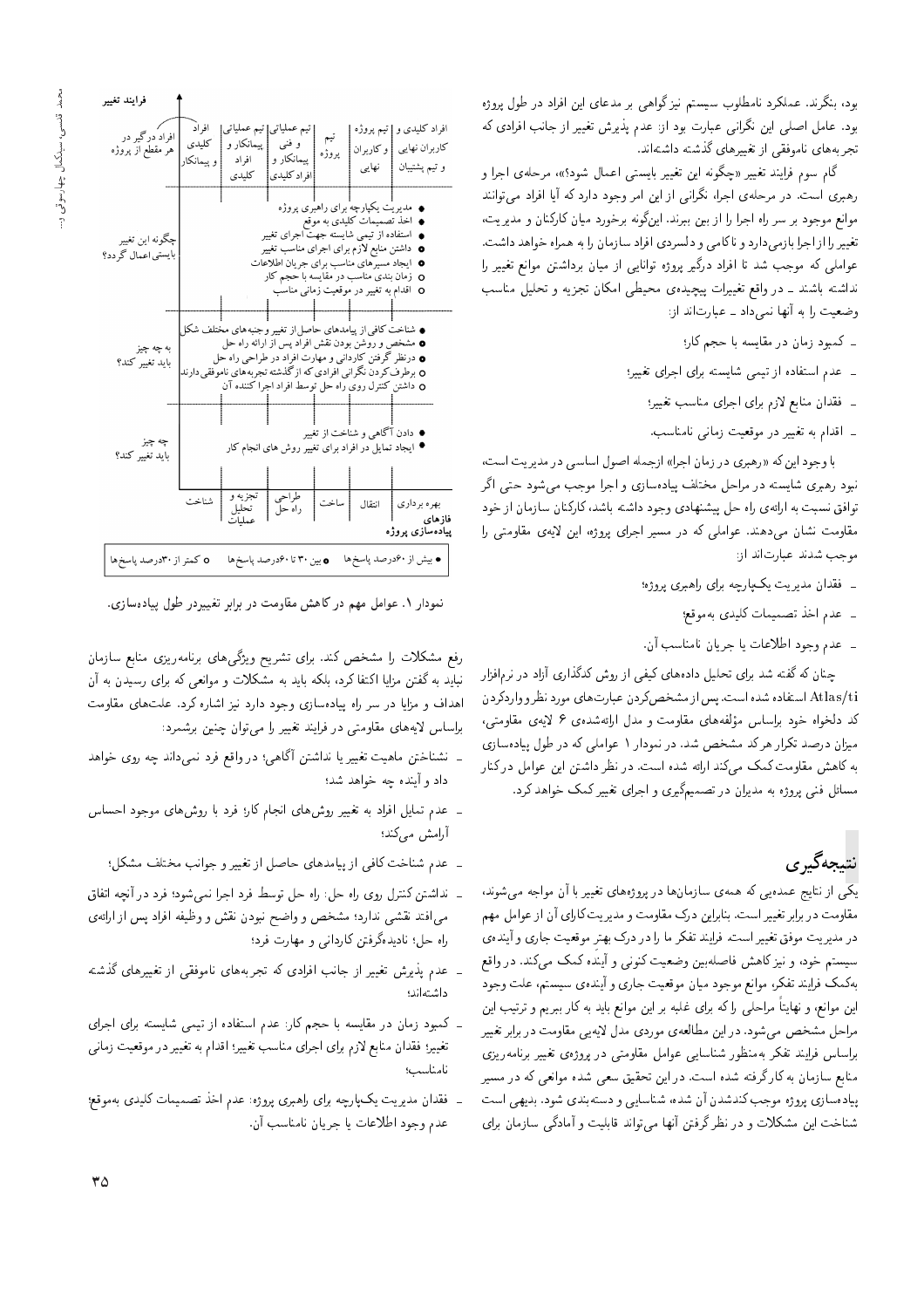مشارکت کاربران برای موفقیت پروژهی برنامهریزی منابع سازمان بسیار مهم و حیاتی است و مدیریت تغییر در رویکرد کاربران باید براساس انتظارات و باورهای کاربران و تبدیل آنها به مدافعین سیستم باشد. یکی از نکات مهمی که می،توان از ماحصل یافتههای این تحقیق برداشت کرد این است که اگر در هر مرحله از اجرای یروژه، با مشارکت افراد آموزش دیده، مشکل اصلی بهدرستی شناسایی، و راه حل ۔<br>آن انتخاب و به اجرا گذاشته مے,شد، مشکلات به این شکل از مرحله بے, به مرحله بعد انتقال پیدا نمی کرد. در واقع حل نکردن لایه به لایهی مقاومت موجب پیچیدهترشدن وضعت تغيير در اين مرحله از احراي بروژه شده است. اين تحقيق منجر به بازنمايي دانش ضمنی مستتر در مدیران و کارکنانی که تغییر سازمانی را تجربه کردهاند، شده

است و نتایج حاصل از آن برای مدیران سازمانها بهمنظور مدیریت پروژه مه,تواند کاربرد داشته باشد. مدیران با در نظر داشتن اشکالات و موانعی که پیشرفت بروژه، برنامەریزی منابع سازمان را با شکست یا تأخیر مواجه ساخته، می توانند از نتایج این تحقیق بهعنوان راهنمایی در تصمیمگیری برای مدیریت تغییر استفاده کنند. اگر سازمانی بخواهد در مدیریت تغییرات موفق باشد، لازم است با جلب مشارکت افراد درگیر تغییر و آموزش آنها، لایههای مقاومتی راکه ممکن است در هر مرحله از فرایند تغییر «چه چیز باید تغییرکند؟»، «به چه چیز باید تغییرکند؟» و «چگونه باید تغییر کند؟» ایجاد شود، برطرف سازد و قطعاً این امر در نهایت به تغییر رفتار افراد سازمان نیاز دارد.



40. open coding 41. code by list 42. in-vivo coding

- 1. enterprise resource planning (ERP)
- 2. enterprise systems
- 3. change barriers
- 4. inertia
- 5. government legislation
- 6. market condition
- 7. in your face resistance 8. immediate criticism
- $9.$ sabotage
- 10. malicious compliance
- 11. easy agreement
- 12. denial
- 13. confusion
- 14. passive resistance
- 15. active resistance
- 16. theory of constraints (TOC)
- 17. Eliyahu M. Goldratt
- 18. logistics
- 19. performance measurement
- 20. thinking process
- 21. injection
- 22. core problem
- 23. esfahan steel company (ESCO)
- 24. qualitative case study research
- 25. management information systems (MIS)
- 26. Oracle E. business suite
- 27. system administrator (Sys Admin)
- 28. data base administrator (DBA)
- 29. analysis high level gaps (G.A)
- 30. customization
- 31. conference room pilot 32. user guides
- 33. application implementation method (AIM3)
- 34. story telling
- 35. in depth interview
- 36. what
- $37 \text{how}$
- 38. power users
- 39. end users
- 1. Maurer R. "Using resistance to build support for change", The Journal for Quality and Participation,  $19(3)$ , pp. 56-66 (1996).
- 2. Appelbaum, S.H., and Lee, Wohl. "Transformation or change: some perscriptions for health care organization", Managing Service Quality,  $10(5)$ , pp. 279-298(2000).
- 3. Rynetta, R.W. "Systematic assessment of resistance to change", *Journal of Extension*,  $43(2)$ , pp. 11-21 (2005).
- 4. Woodward, S., and Hendy, S. "Leading and coping with change", Journal of change management,  $4(2)$ , pp. 155- $183(2004).$
- 5. Manuela Pardo del Val, and Clara Martinez Fuentes. "Resistance to change", Management Decision, pp.148- $155(2003)$ .
- 6. Bruce, G.H., and Hans, V.R. "Obstacles to effective organizational change: the underlying reasons", Leadership & organization Development Journal,  $23(1)$ , pp. 5-16  $(2002).$
- 7. Lawrence, Green. "Harnessing resistance: using theory of constraints to assist change management", Journal of European Industrial Training, 25, pp. 168-191 (2001).
- 8. Mariotti, J. "10 Steps to provide change", Industry Week, 247 (14), p. 82 (1998).
- 9. Goldart, E.M. What Is Thing Called Theory Of Constraints And How Should It Be Implemented? the North River Press, Croton-on-Hudson, NY (1990).